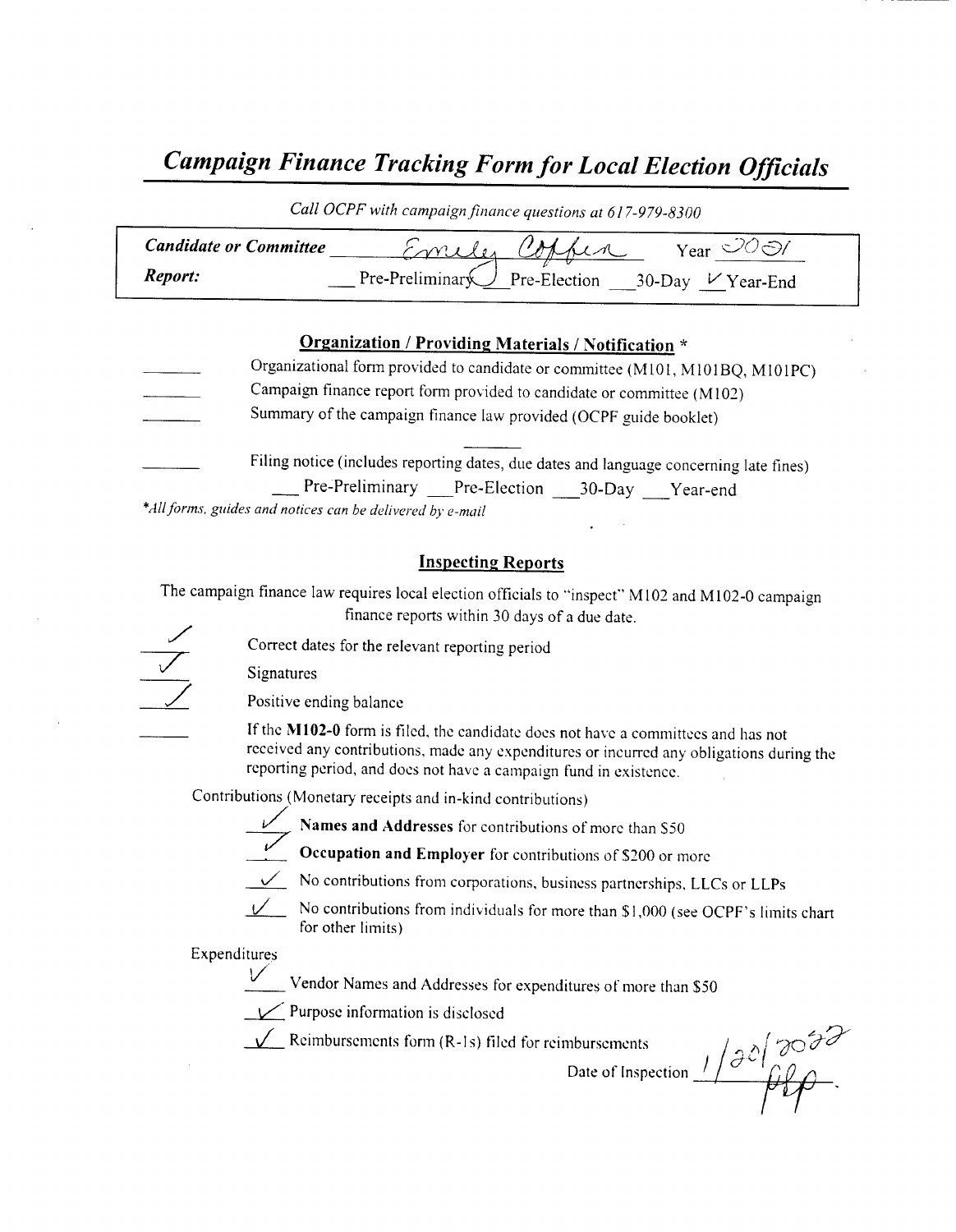$\label{eq:2.1} \frac{1}{\sqrt{2}}\int_{\mathbb{R}^3}\frac{1}{\sqrt{2}}\left(\frac{1}{\sqrt{2}}\right)^2\frac{1}{\sqrt{2}}\left(\frac{1}{\sqrt{2}}\right)^2\frac{1}{\sqrt{2}}\left(\frac{1}{\sqrt{2}}\right)^2\frac{1}{\sqrt{2}}\left(\frac{1}{\sqrt{2}}\right)^2.$  $\mathcal{L}(\mathcal{L})$  and  $\mathcal{L}(\mathcal{L})$  .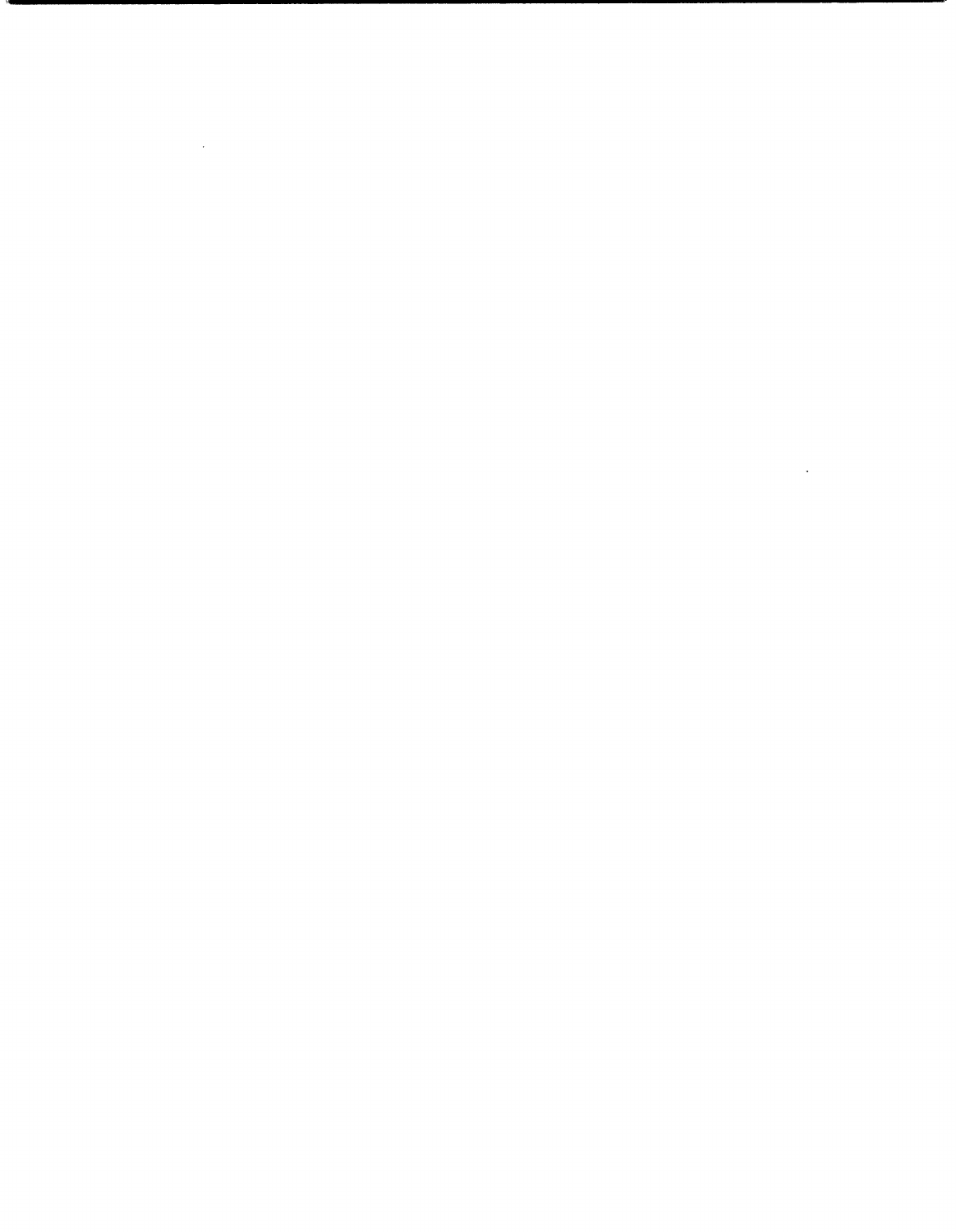

### Form CPF M 102: Campaign Finance Report **Municipal Form**

Office of Campaign and Political Finance

| of Massachusetts                                         |                            |                                     |                                            | File with: City or Town Clerk or Election Commission |  |
|----------------------------------------------------------|----------------------------|-------------------------------------|--------------------------------------------|------------------------------------------------------|--|
| Fill in Reporting Period dates:                          | <b>Beginning Date:</b>     | 10/16/2021                          | <b>Ending Date:</b>                        | 12/31/2021                                           |  |
| Type of Report: (Check one)                              |                            |                                     |                                            |                                                      |  |
| 3th day preceding preliminary                            | 8th day preceding election |                                     | 30 day after election                      | $\boxtimes$ year-end report<br>dissolution           |  |
| Emily Lyn Coffin                                         |                            |                                     | Emily Coffin for Ward 1                    |                                                      |  |
| Candidate Full Name (if applicable)                      |                            |                                     |                                            | Committee Name                                       |  |
| Northampton City Council, Ward 1                         |                            | Jessica Howard                      |                                            |                                                      |  |
| Office Sought and District                               |                            |                                     |                                            | Name of Committee Treasurer                          |  |
| 80 Barrett St Apt D4 Northampton, MA 01060               |                            |                                     | 80 Barrett St Apt D4 Northampton, MA 01060 |                                                      |  |
| <b>Residential Address</b>                               |                            |                                     |                                            | <b>Committee Mailing Address</b>                     |  |
| emilylyncoffin@gmail.com<br>E-mail:                      |                            | E-mail:                             |                                            | coffinforward1@gmail.com                             |  |
| Phone # (optional):                                      |                            | Phone # (optional):                 |                                            |                                                      |  |
|                                                          |                            | <b>SUMMARY BALANCE INFORMATION:</b> |                                            |                                                      |  |
| Line 1: Ending Balance from previous report              |                            |                                     |                                            | 2,431.16                                             |  |
| Line 2: Total receipts this period (page 3, line 11)     |                            |                                     |                                            | 1,185.00                                             |  |
| Line 3: Subtotal (line 1 plus line 2)                    |                            |                                     |                                            | 3,616.16                                             |  |
| Line 4: Total expenditures this period (page 5, line 14) |                            |                                     |                                            | 3,027.99                                             |  |
| Line 5: Ending Balance (line 3 minus line 4)             |                            |                                     |                                            | 588.17                                               |  |
| Line 6: Total in-kind contributions this period (page 6) |                            |                                     |                                            | 276.25                                               |  |
| Line 7: Total (all) outstanding liabilities (page 7)     |                            |                                     |                                            |                                                      |  |
| Line 8: Name of bank(s) used: Florence Bank              |                            |                                     |                                            |                                                      |  |

Affidavit of Committee Treasurer: <sup>I</sup> certify that I have examined this report including attached schedules and it is, to the best of my knowledge and belief, <sup>a</sup> true and complete statement of all campaign finance activity, including all contributions, loans, receipts, expenditures, disbursements in-kind contributions and liabilities for this reporting period and represents the campaigr<br>finance activity of all persons acting under t Signed under the penalties of perjury:  $\mathcal{M}^{M}$   $\wedge$   $\mathcal{H}^{m}$   $\wedge$   $\mathcal{H}^{m}$  (Treasurer's signature) Date: 01/19/2022 FOR CANDIDATE FILINGS ONLY: Affidavit of Candidate: (check 1 box only) Candidate with Committee I certify that I have examined this report including attached schedules and it is, to the best of my knowledge and belief, <sup>a</sup> true and complete statement of all campaign finance ⊠ activity, of all persons acting under the authority or on behalf of this committee in accordance with the requirements of M.G.L. c. 55. I have not received any contributions, incurred any liabilities nor made any expenditures on my behalf during this reporting period that are not otherwise disclosed in this report. Candidate without Committee I certify that I have examined this report including attached schedules and it is, to the best of my knowledge and belief, <sup>a</sup> true and complete statement of all campaign  $\Box$ finance activity, including contributions, loans, receipts, expenditures, disbursements, in- kind contributions and liabilities for this reporting period and represents the campaign finance activity of all persons acting under the authority or on behalf of this candidate in accordance with the requirements of M.G.L. c. 55. Date: 01/19/22

Signed under the penalties of perjury:  $\sqrt{N}$  .  $\sim$ 

 $\mathbb{Y}$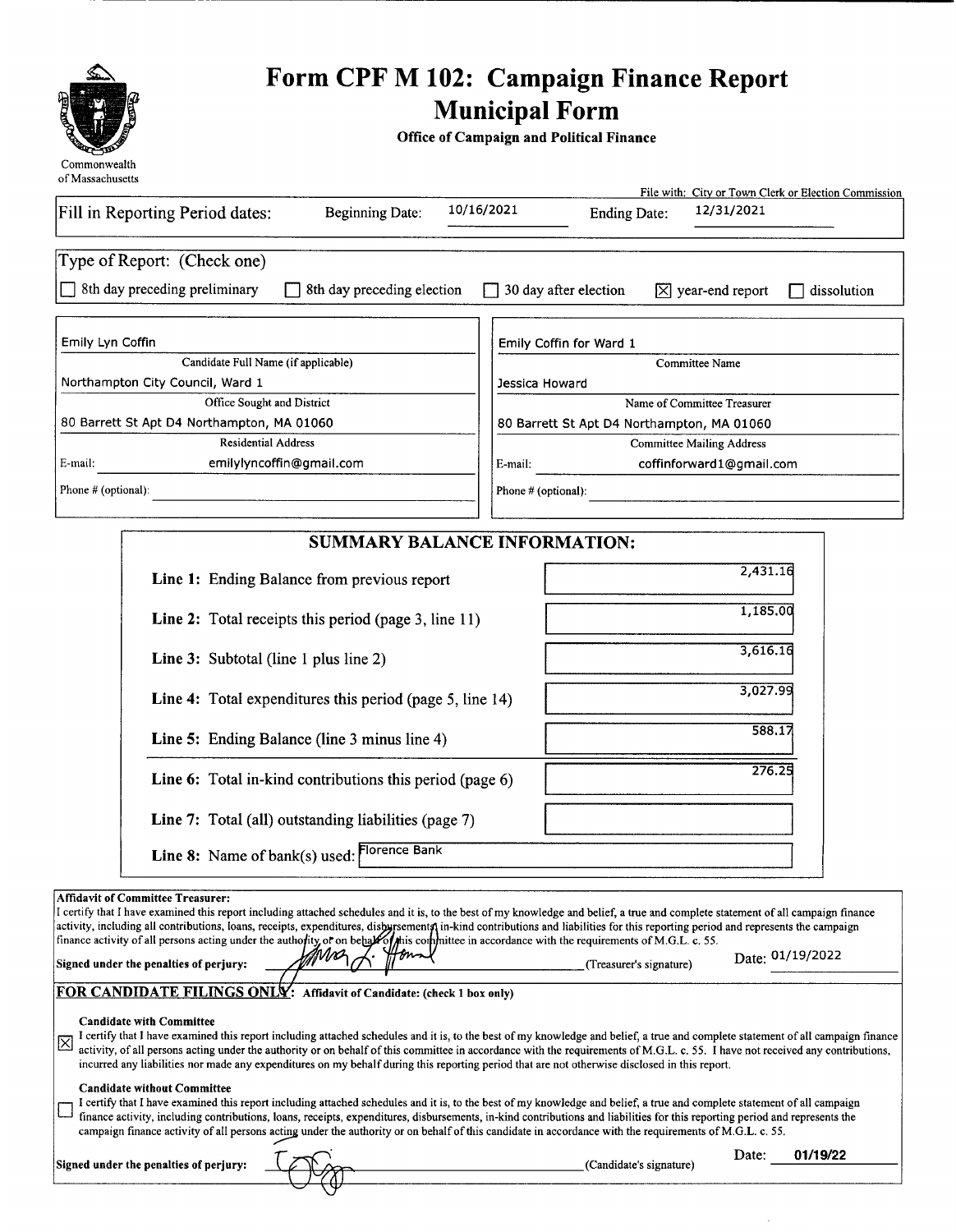$\label{eq:2.1} \frac{1}{\sqrt{2}}\int_{0}^{\infty}\frac{1}{\sqrt{2\pi}}\left(\frac{1}{\sqrt{2\pi}}\right)^{2\alpha} \frac{1}{\sqrt{2\pi}}\int_{0}^{\infty}\frac{1}{\sqrt{2\pi}}\left(\frac{1}{\sqrt{2\pi}}\right)^{\alpha} \frac{1}{\sqrt{2\pi}}\frac{1}{\sqrt{2\pi}}\int_{0}^{\infty}\frac{1}{\sqrt{2\pi}}\frac{1}{\sqrt{2\pi}}\frac{1}{\sqrt{2\pi}}\frac{1}{\sqrt{2\pi}}\frac{1}{\sqrt{2\pi}}\frac{1}{\sqrt{2\pi}}$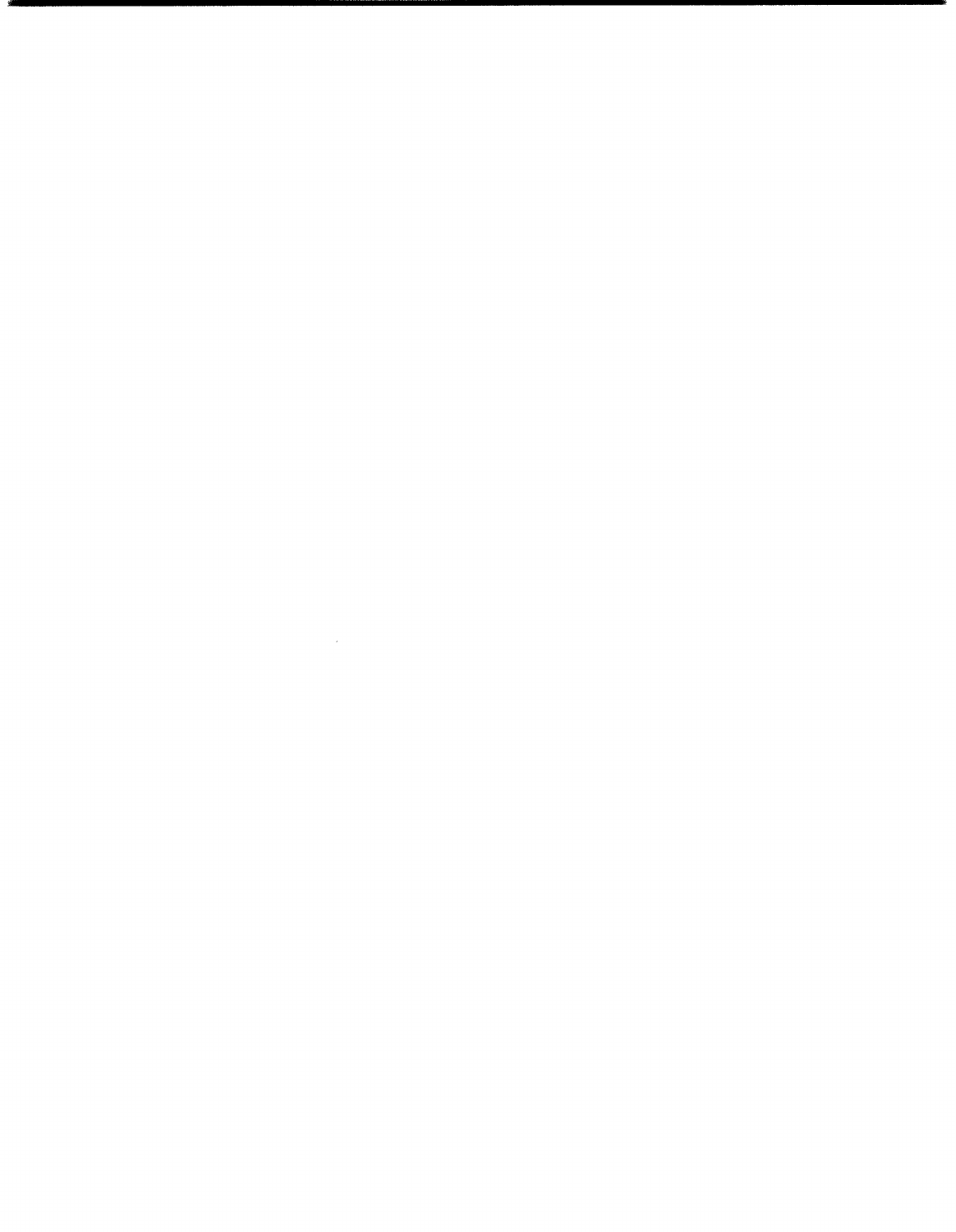#### SCHEDULE A: RECEIPTS

M.G.L. c. 55 requires that the name and residential address be reported, in alphabetical order, for all receipts over \$50 in a calendar year. Committees must keep detailed accounts and records of all receipts, but need only itemize those receipts over \$50. In addition, the occupation and employer must be reported for all persons who contribute \$200 or more in a calendar year.

A" Schedule A: Receipts" attachment is available to complete, print and attach to this report, if additional pages are required to report all receipts. Please include your committee name and a page number on each page.)

|                      | <b>Name and Residential Address</b>                                  |               | <b>Occupation &amp; Employer</b>             |
|----------------------|----------------------------------------------------------------------|---------------|----------------------------------------------|
| <b>Date Received</b> | (alphabetical listing required)                                      | <b>Amount</b> | (for contributions of \$200 or more)         |
| 10/24/2021           | <b>Joanne Campbell</b><br>13 Perkins Avenue<br>Northampton, MA 01060 | 50.00         |                                              |
| 10/26/2021           | Thomas Coffin<br>1417 Manitou Road<br>Santa Barbara, CA 93105        | 500.00        | General Contractor<br>Pacific Electric Solar |
| 10/25/2021           | <b>Jane Fleishman</b><br>16 Munroe Street<br>Northampton, MA 01060   | 25.00         |                                              |
| 10/16/2021           | <b>Avi Flynn</b><br>83 Long Plain Road<br>Leverett, MA 01054         | 50.00         | Farm Worker<br><b>Dust Roots</b>             |
| 10/24/2021           | Nicholas Horton<br>341 Prospect Street<br>Northampton, MA 01060      | 100.00        | Teacher<br>Amherst College                   |
| 10/19/2021           | Doanna James<br>84 Ridgewood Terrace<br>Northampton, MA 01060        | 25.00         |                                              |
| 10/26/2021           | Nicholas Jones<br>175 Chestnut Plain Road<br>Whately, MA 01093       | 25.00         |                                              |
| 10/20/2021           | Alisa Klein<br>18 Chestnut Avenue<br>Leeds, MA 01053                 | 50.00         |                                              |
| 10/24/2021           | <b>Catherine McNally</b><br>2 Gleason Road<br>Northampton, MA 01060  | 100.00        | Trainer<br>Self-Employed                     |
| 10/24/2021           | Mary Murphy<br>94 Pines Edge Drive<br>Northampton, MA 01060          | 50.00         |                                              |
| 10/25/2021           | Michael Palmer<br>30 Francis Street<br>Northampton, MA 01060         | 10.00         |                                              |
| 10/25/2021           | Tom Riddell<br>33 Aldrich Street<br>Northampton, MA 01060            | 50.00         |                                              |
|                      | Line 9: Total Receipts over \$50 (or listed above)                   | 1,185.00      |                                              |
|                      | Line 10: Total Receipts \$50 and under* (not listed above)           |               |                                              |
|                      | Line 11: TOTAL RECEIPTS IN THE PERIOD                                | 1,185.00      | $\leftarrow$<br>Enter on page 1, line 2      |

\* If you have itemized receipts of \$50 and under, include them in line 9. Line 10 should include only those receipts not itemized above.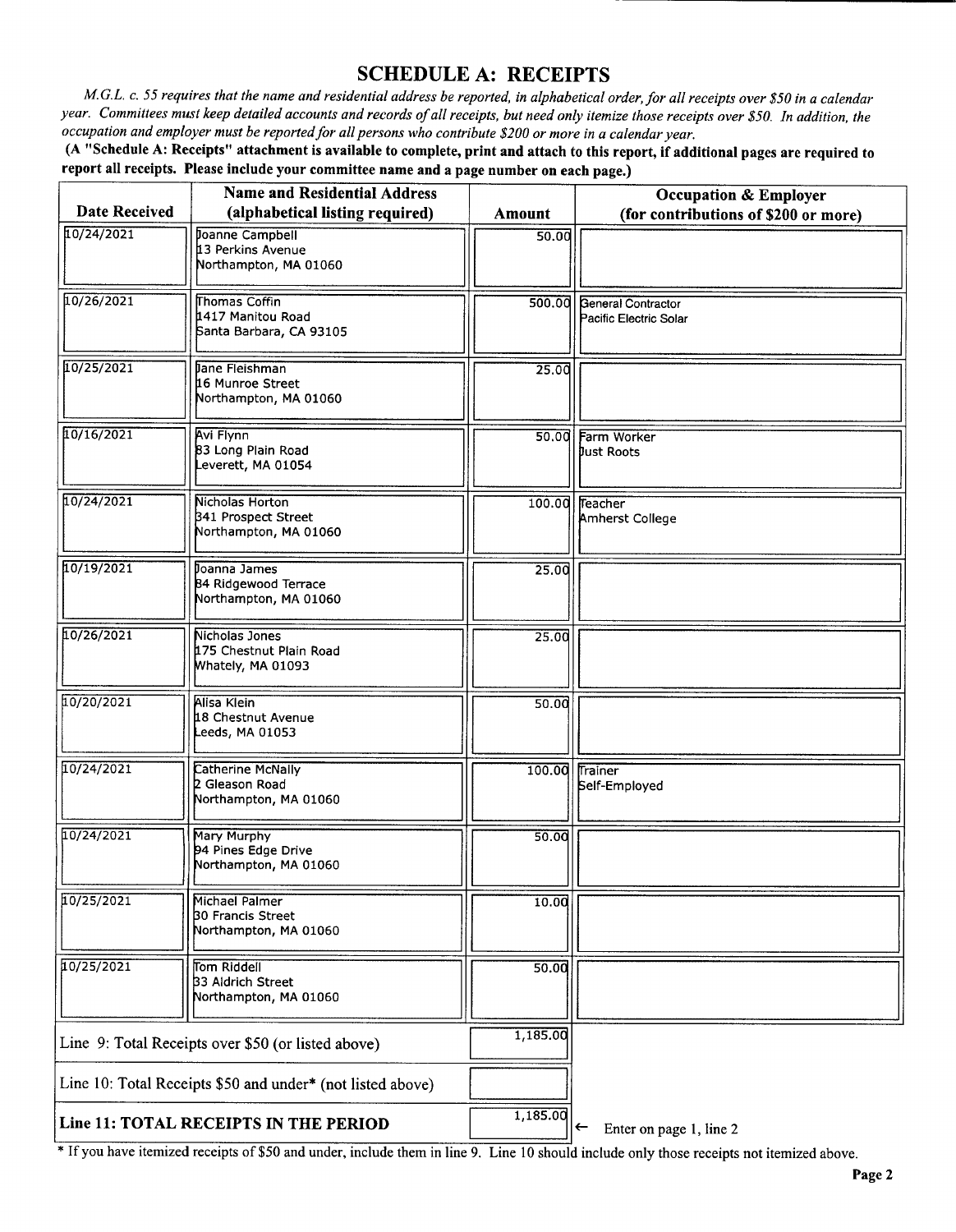$\label{eq:2.1} \frac{1}{\sqrt{2\pi}}\int_{0}^{\infty} \frac{1}{\sqrt{2\pi}}\left(\frac{1}{\sqrt{2\pi}}\right)^{2\alpha} \frac{1}{\sqrt{2\pi}}\frac{1}{\sqrt{2\pi}}\int_{0}^{\infty} \frac{1}{\sqrt{2\pi}}\frac{1}{\sqrt{2\pi}}\frac{1}{\sqrt{2\pi}}\frac{1}{\sqrt{2\pi}}\frac{1}{\sqrt{2\pi}}\frac{1}{\sqrt{2\pi}}\frac{1}{\sqrt{2\pi}}\frac{1}{\sqrt{2\pi}}\frac{1}{\sqrt{2\pi}}\frac{1}{\sqrt{2\pi}}\$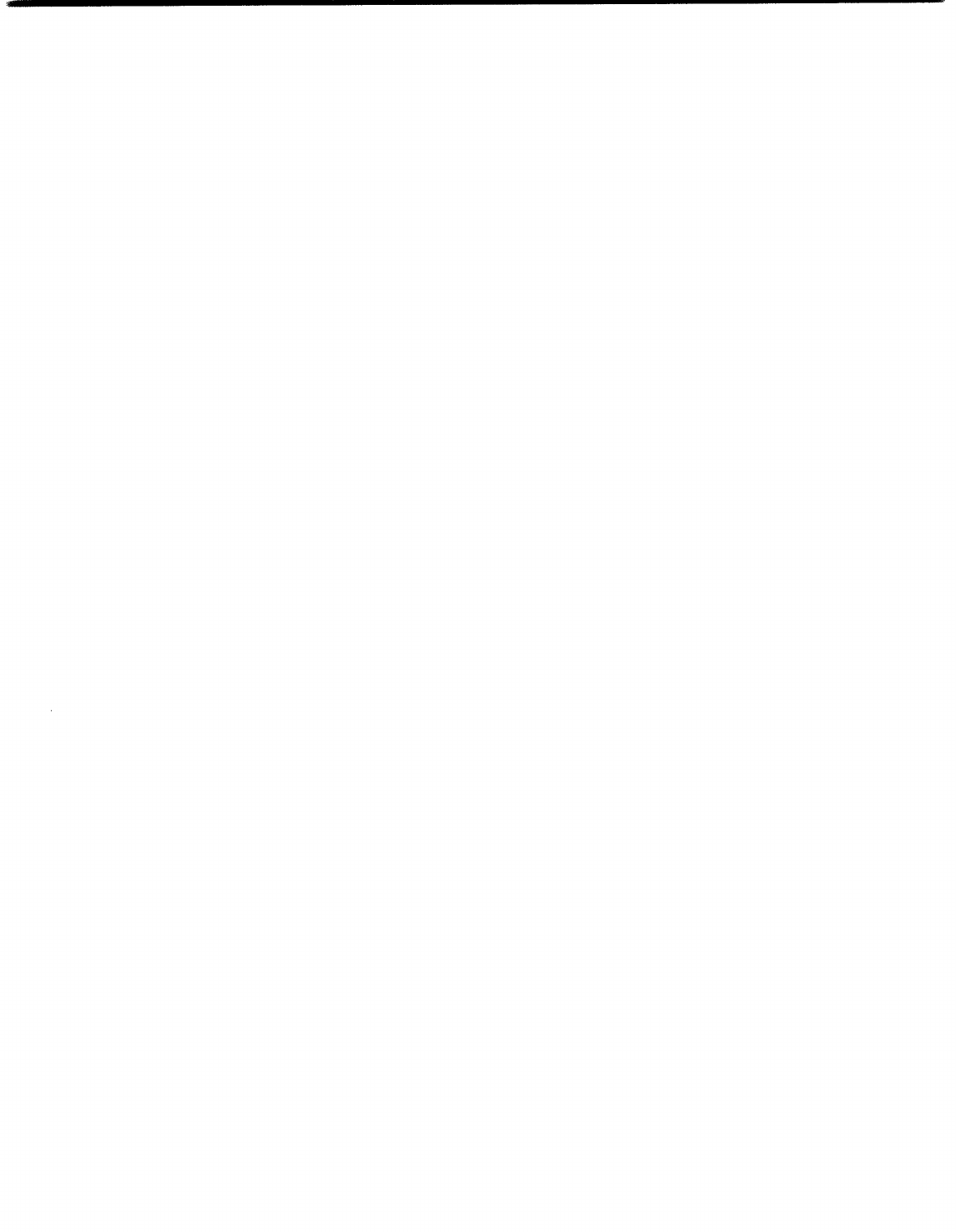|                                                    | <b>Name and Residential Address</b>                                |                       | <b>Occupation &amp; Employer</b>        |
|----------------------------------------------------|--------------------------------------------------------------------|-----------------------|-----------------------------------------|
| <b>Date Received</b>                               | (alphabetical listing required)                                    | Amount                | (for contributions of \$200 or more)    |
| 10/24/2021                                         | <b>Susan Voss</b><br>89 Ridgewood Terrace<br>Northampton, MA 01060 | 100.00                | Professor<br>Smith College              |
| 10/25/2021                                         | Donah Zuckerman<br>82 Jackson Street<br>Northampton, MA 01060      | 50.00                 |                                         |
|                                                    |                                                                    |                       |                                         |
|                                                    |                                                                    |                       |                                         |
|                                                    |                                                                    |                       |                                         |
|                                                    |                                                                    |                       |                                         |
|                                                    |                                                                    |                       |                                         |
|                                                    |                                                                    |                       |                                         |
|                                                    |                                                                    |                       |                                         |
|                                                    |                                                                    |                       |                                         |
|                                                    |                                                                    |                       |                                         |
|                                                    |                                                                    |                       |                                         |
|                                                    |                                                                    |                       |                                         |
| Line 9: Total Receipts over \$50 (or listed above) |                                                                    | 1,185.00              |                                         |
|                                                    | Line 10: Total Receipts \$50 and under* (not listed above)         |                       |                                         |
|                                                    | Line 11: TOTAL RECEIPTS IN THE PERIOD                              | $\overline{1,185.00}$ | $\leftarrow$<br>Enter on page 1, line 2 |

### SCHEDULE A: RECEIPTS (continued)

\* If you have itemized receipts of \$50 and under, include them in line 9. Line 10 should include only those receipts not itemized above.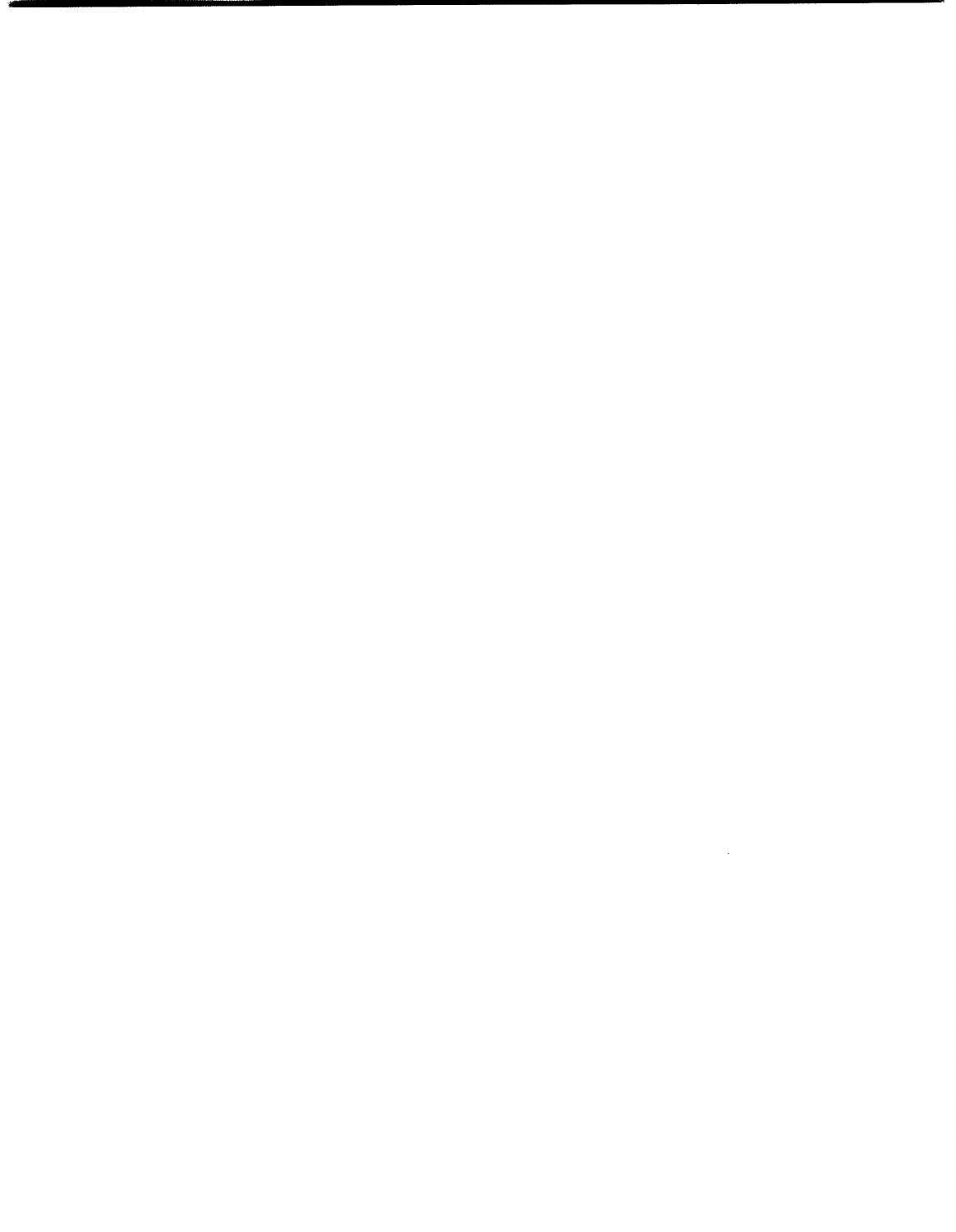#### SCHEDULE B: EXPENDITURES

M.G.L. c. 55 requires committees to list, in alphabetical order, all expenditures over\$ 50 in a reporting period. Committees must keep detailed accounts and records of all expenditures, but need only itemize those over \$50. Expenditures \$50 and under may be added together, from committee records, and reported on line 13.

A" Schedule B: Expenditures" attachment is available to complete, print and attach to this report, if additional pages are required to report all expenditures. Please include your committee name and a page number on each page.)

|            | <b>To Whom Paid</b>               |                                                                                 |                                                                                          |          |
|------------|-----------------------------------|---------------------------------------------------------------------------------|------------------------------------------------------------------------------------------|----------|
| Date Paid  | (alphabetical listing)            | <b>Address</b>                                                                  | <b>Purpose of Expenditure</b>                                                            | Amount   |
| 10/17/2021 | <b>ActBlue Technical Services</b> | <b>B66 Summer Street</b><br>Somerville, MA 02144                                | service fee                                                                              | 13.84    |
| 10/24/2021 | <b>ActBlue Technical Services</b> | <b>366 Summer Street</b><br>Somerville, MA 02144                                | service fee                                                                              | 18.78    |
| 10/31/2021 | <b>ActBlue Technical Services</b> | <b>366 Summer Street</b><br>Somerville, MA 02144                                | service fee                                                                              |          |
| 11/04/2021 | Airtable.com                      | 799 Market Street, Floor 8<br>San Francisco, CA 94103                           | Subscription fee - hosting service<br>for spreadsheets organizing<br>doorknocking routes | 24.00    |
| 12/06/2021 | Airtable.com                      | 799 Market Street, Floor 8<br>San Francisco, CA 94103                           | Subscription fee - hosting service<br>for spreadsheets organizing<br>doorknocking routes | 24.00    |
| 10/16/2021 | Big Y                             | 136 North King Street<br>Northampton, MA 01060                                  | plates, cutlery, snacks for<br>campaign events                                           | 75.67    |
| 10/31/2021 | Larkin Christie                   | P.O. Box 515<br>Whately, MA 01093                                               | reimbursement for event supplies                                                         | 61.23    |
| 10/26/2021 | <b>Collective Copies</b>          | 93 Main Street<br>Florence, MA 01062                                            | postcard mailers                                                                         | 1,525.06 |
| 10/25/2021 | <b>Florence Bank</b>              | 176 King Street<br>Northampton, MA 01060                                        | fee to print more checks                                                                 | 4.00     |
| 10/31/2021 | Kat Freeman                       | P.O. Box 25<br>Whately, MA 01093                                                | reimbursement for printing                                                               | 122,72   |
| 10/24/2021 | Lucy Krzanowski                   | 164 Main Street<br>Haydenville, MA 01039                                        | <b>ASL interpretation for event</b>                                                      | 118.00   |
| 12/30/2021 | Northampton Public Schools        | 212 Main Street<br>Northampton, MA 01060                                        | rental of outdoor space at<br>Dackson Street School for October<br>campaign event        | 155.72   |
|            |                                   | Line 12: Total Expenditures over \$50 (or listed above)                         |                                                                                          | 3,027.99 |
|            |                                   |                                                                                 | Line 13: Total Expenditures \$50 and under* (not listed above)                           |          |
|            |                                   | Enter on page 1, line $4 \rightarrow$ Line 14: TOTAL EXPENDITURES IN THE PERIOD |                                                                                          | 3,027.99 |

If you have itemized expenditures of\$50 and under, include them in line 12. Line <sup>13</sup> should include only those expenditures not itemized above. **Page 4**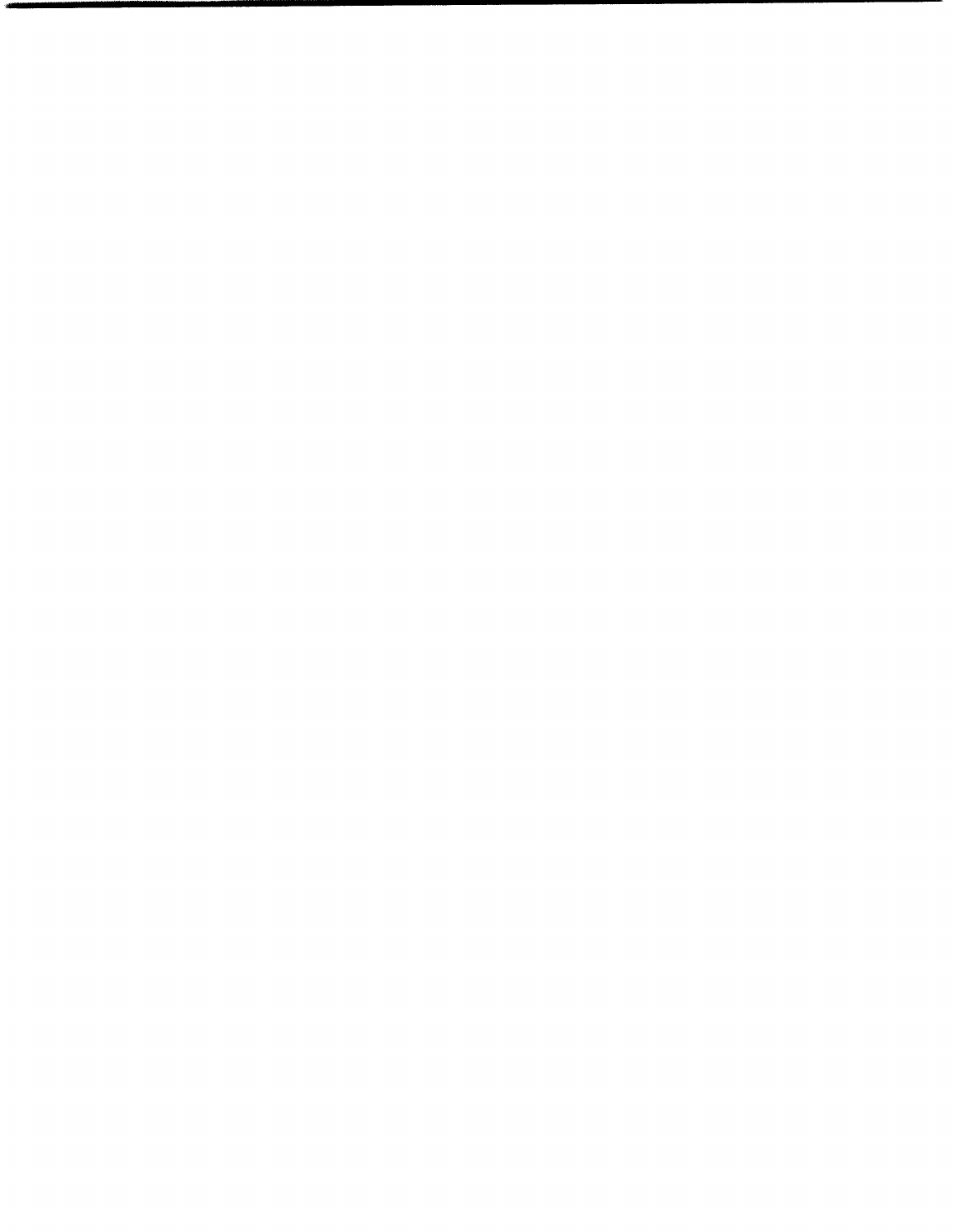|            | To Whom Paid           |                                                                                 |                               |          |
|------------|------------------------|---------------------------------------------------------------------------------|-------------------------------|----------|
| Date Paid  | (alphabetical listing) | <b>Address</b>                                                                  | <b>Purpose of Expenditure</b> | Amount   |
| 10/18/2021 | Paradise Copies        | 21 Conz Street<br>Northampton, MA 01060                                         | 20 posters for event          | 14.88    |
| 11/15/2021 | Squarespace, Inc.      | 225 Varick Street, 12th Floor<br>New York, NY 10014                             | website hosting fee           | 17.00    |
| 12/13/2021 | Squarespace, Inc.      | 225 Varick Street, 12th Floor<br>New York, NY 10014                             | website hosting fee           | 17.00    |
| 10/25/2021 | <b>USPS</b>            | <b>37 Bridge Street</b><br>Northampton, MA 01060                                | postage for mailers           | 731.40   |
| 10/25/2021 | <b>USPS</b>            | 191 Northampton Street<br>Easthampton, MA 01027                                 | postage for mailers           | 78.60    |
|            |                        |                                                                                 |                               |          |
|            |                        |                                                                                 |                               |          |
|            |                        |                                                                                 |                               |          |
|            |                        |                                                                                 |                               |          |
|            |                        |                                                                                 |                               |          |
|            |                        |                                                                                 |                               |          |
|            |                        |                                                                                 |                               |          |
|            |                        |                                                                                 |                               |          |
|            |                        | Line 12: Expenditures over \$50 (or listed above)                               |                               | 3,027.99 |
|            |                        | Line 13: Expenditures \$50 and under* (not listed above)                        |                               |          |
|            |                        | Enter on page 1, line $4 \rightarrow$ Line 14: TOTAL EXPENDITURES IN THE PERIOD |                               | 3,027.99 |

#### SCHEDULE B: EXPENDITURES (continued)

If you have itemized expenditures of \$50 and under, include them in line 12. Line 13 should include only those expenditures not itemized above.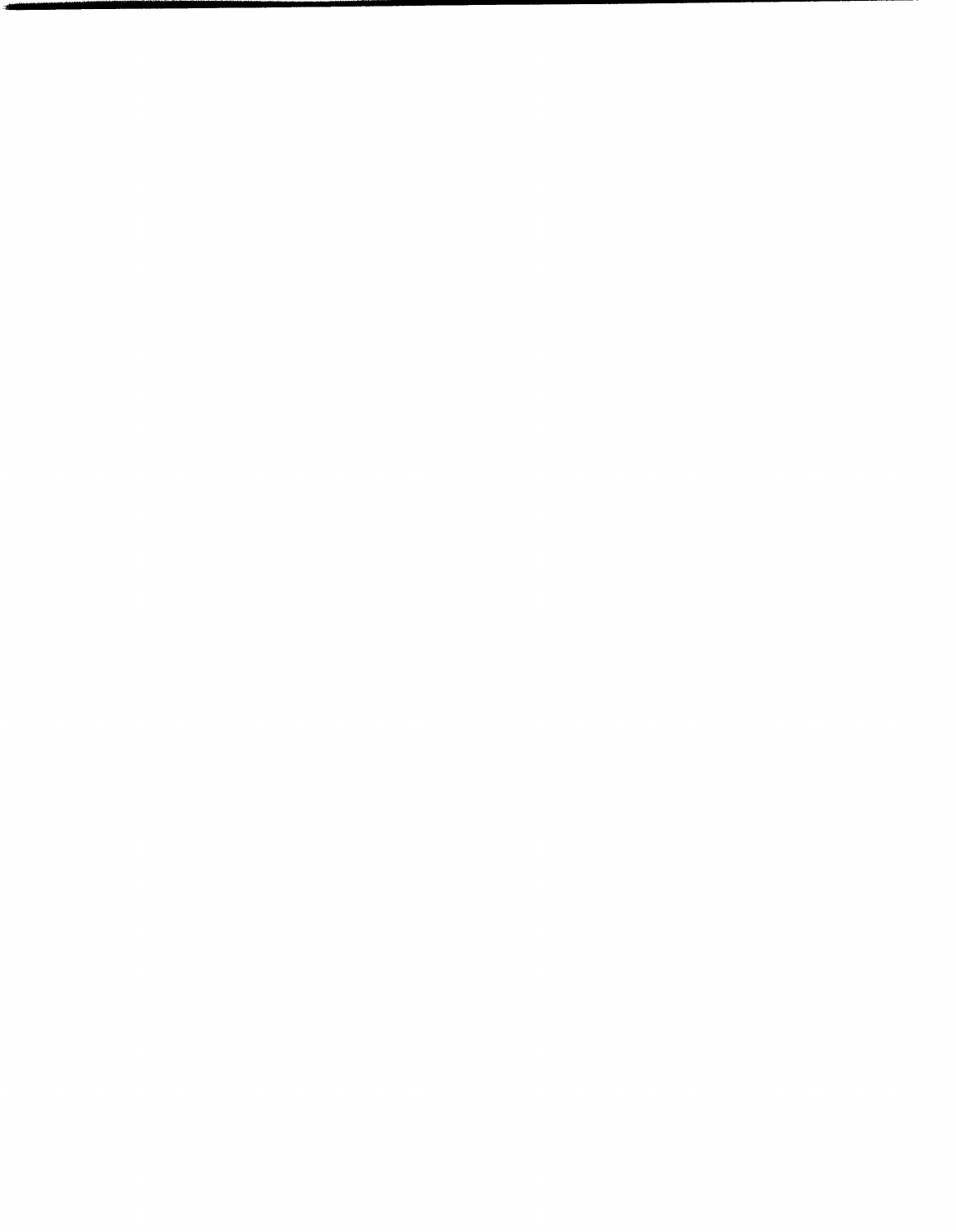### SCHEDULE C: " IN-KIND" CONTRIBUTIONS

Please itemize contributors who have made in-kind contributions of more than \$50. In-kind contributions \$50 and under may be added together from the committee's records and included in line 16 on page 1.

| Date Received | From Whom Received* | <b>Residential Address</b>                                                 | <b>Description of Contribution</b>                             | Value  |
|---------------|---------------------|----------------------------------------------------------------------------|----------------------------------------------------------------|--------|
| 10/23/2021    | <b>Emily Coffin</b> | 80 Barrett Street, Apt D4<br>Northampton, MA 01060                         | 120 stickers                                                   | 34.00  |
| 10/30/2021    | <b>Emily Coffin</b> | 80 Barrett Street, Apt D4<br>Northampton, MA 01060                         | 400 postcards for door-<br>knocking                            | 242.25 |
|               |                     |                                                                            |                                                                |        |
|               |                     |                                                                            |                                                                |        |
|               |                     |                                                                            |                                                                |        |
|               |                     |                                                                            |                                                                |        |
|               |                     |                                                                            |                                                                |        |
|               |                     |                                                                            |                                                                |        |
|               |                     |                                                                            |                                                                |        |
|               |                     |                                                                            |                                                                |        |
|               |                     |                                                                            |                                                                |        |
|               |                     |                                                                            |                                                                |        |
|               |                     | Line 15: In-Kind Contributions over \$50 (or listed above)                 |                                                                | 276.25 |
|               |                     |                                                                            | Line 16: In-Kind Contributions \$50 & under (not listed above) |        |
|               |                     | Enter on page 1, line $6 \rightarrow$ Line 17: TOTAL IN-KIND CONTRIBUTIONS |                                                                | 276.25 |

\* If an in-kind contribution is received from a person who contributes more than \$50 in a calendar year, you must report the name and address of the contributor; in addition, if the contribution is \$200 or more, you must also report the contributor's occupation and employer.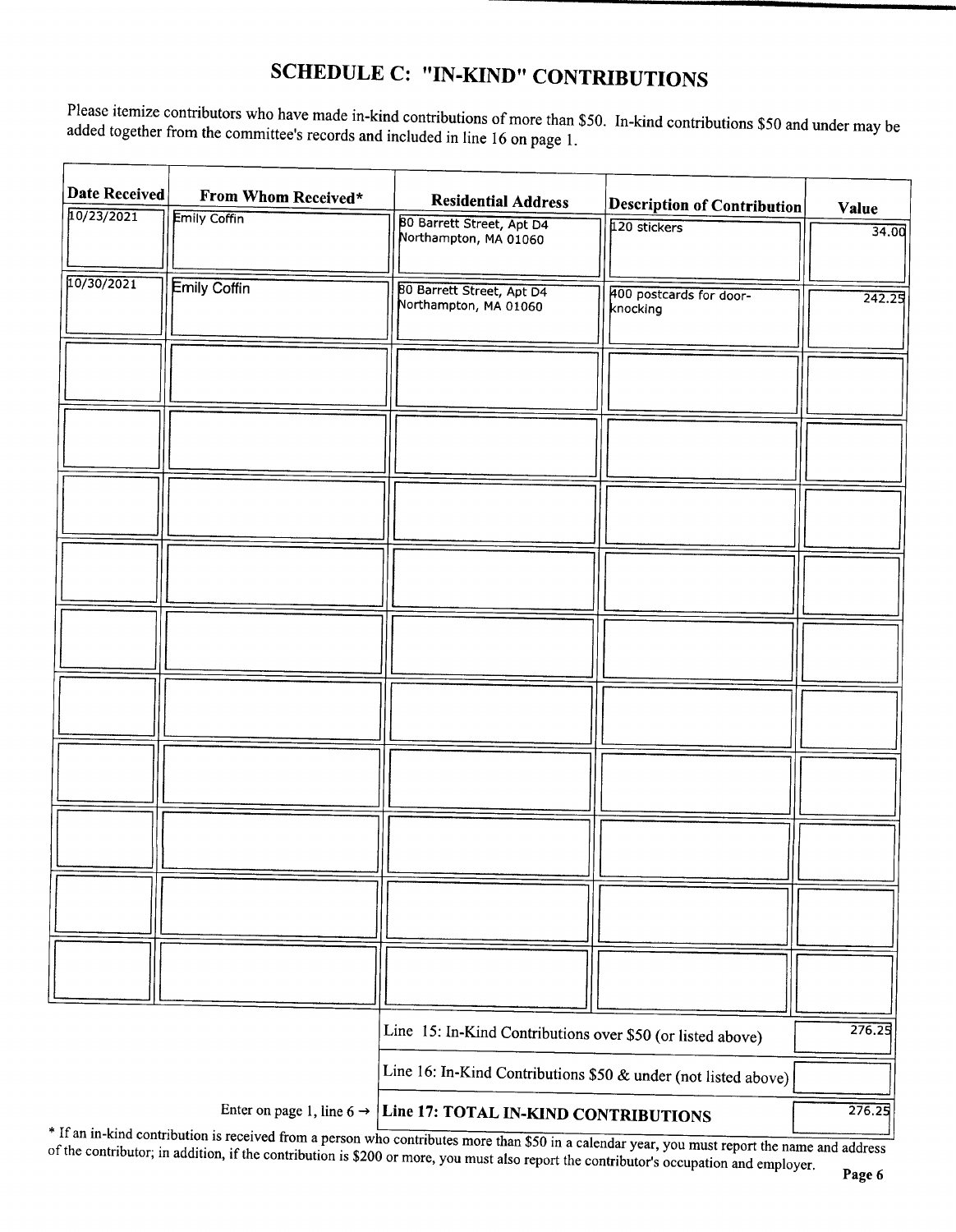$\label{eq:2.1} \frac{1}{\sqrt{2}}\left(\frac{1}{\sqrt{2}}\right)^{2} \left(\frac{1}{\sqrt{2}}\right)^{2} \left(\frac{1}{\sqrt{2}}\right)^{2} \left(\frac{1}{\sqrt{2}}\right)^{2} \left(\frac{1}{\sqrt{2}}\right)^{2} \left(\frac{1}{\sqrt{2}}\right)^{2} \left(\frac{1}{\sqrt{2}}\right)^{2} \left(\frac{1}{\sqrt{2}}\right)^{2} \left(\frac{1}{\sqrt{2}}\right)^{2} \left(\frac{1}{\sqrt{2}}\right)^{2} \left(\frac{1}{\sqrt{2}}\right)^{2} \left(\$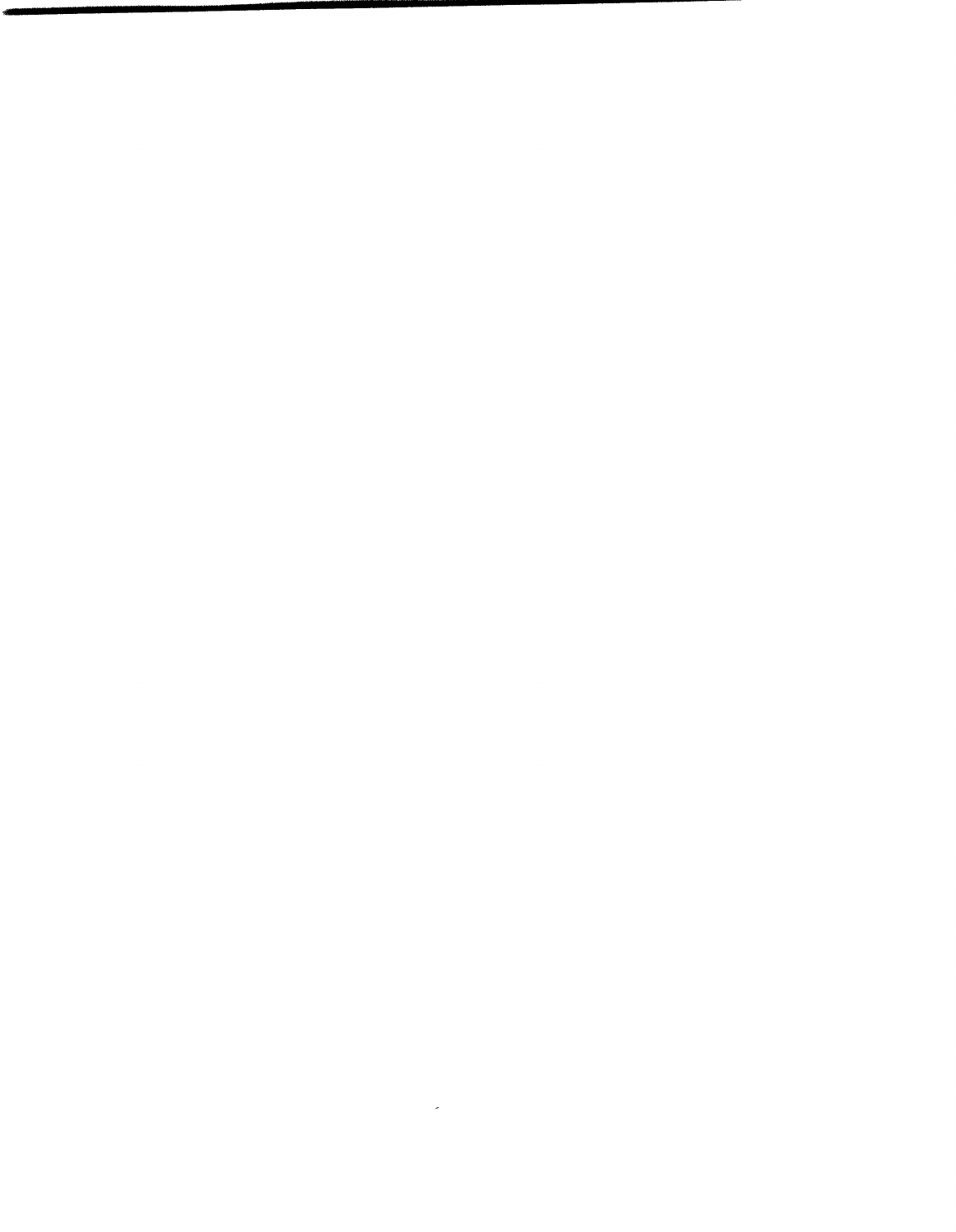## SCHEDULE D: LIABILITIES

M.G.L. c. 55 requires committees to report ALL liabilities which have been reported previously and are still outstanding, as well<br>as those liabilities incurred during this reporting period.

| Date Incurred | <b>To Whom Due</b> | Address                                                                            | Purpose | Amount |
|---------------|--------------------|------------------------------------------------------------------------------------|---------|--------|
|               |                    |                                                                                    |         |        |
|               |                    |                                                                                    |         |        |
|               |                    |                                                                                    |         |        |
|               |                    |                                                                                    |         |        |
|               |                    |                                                                                    |         |        |
|               |                    |                                                                                    |         |        |
|               |                    |                                                                                    |         |        |
|               |                    |                                                                                    |         |        |
|               |                    |                                                                                    |         |        |
|               |                    |                                                                                    |         |        |
|               |                    |                                                                                    |         |        |
|               |                    |                                                                                    |         |        |
|               |                    |                                                                                    |         |        |
|               |                    |                                                                                    |         |        |
|               |                    | Enter on page 1, line $7 \rightarrow$ Line 18: TOTAL OUTSTANDING LIABILITIES (ALL) |         |        |

 $\frac{L}{\Gamma}$ 

 $\sim$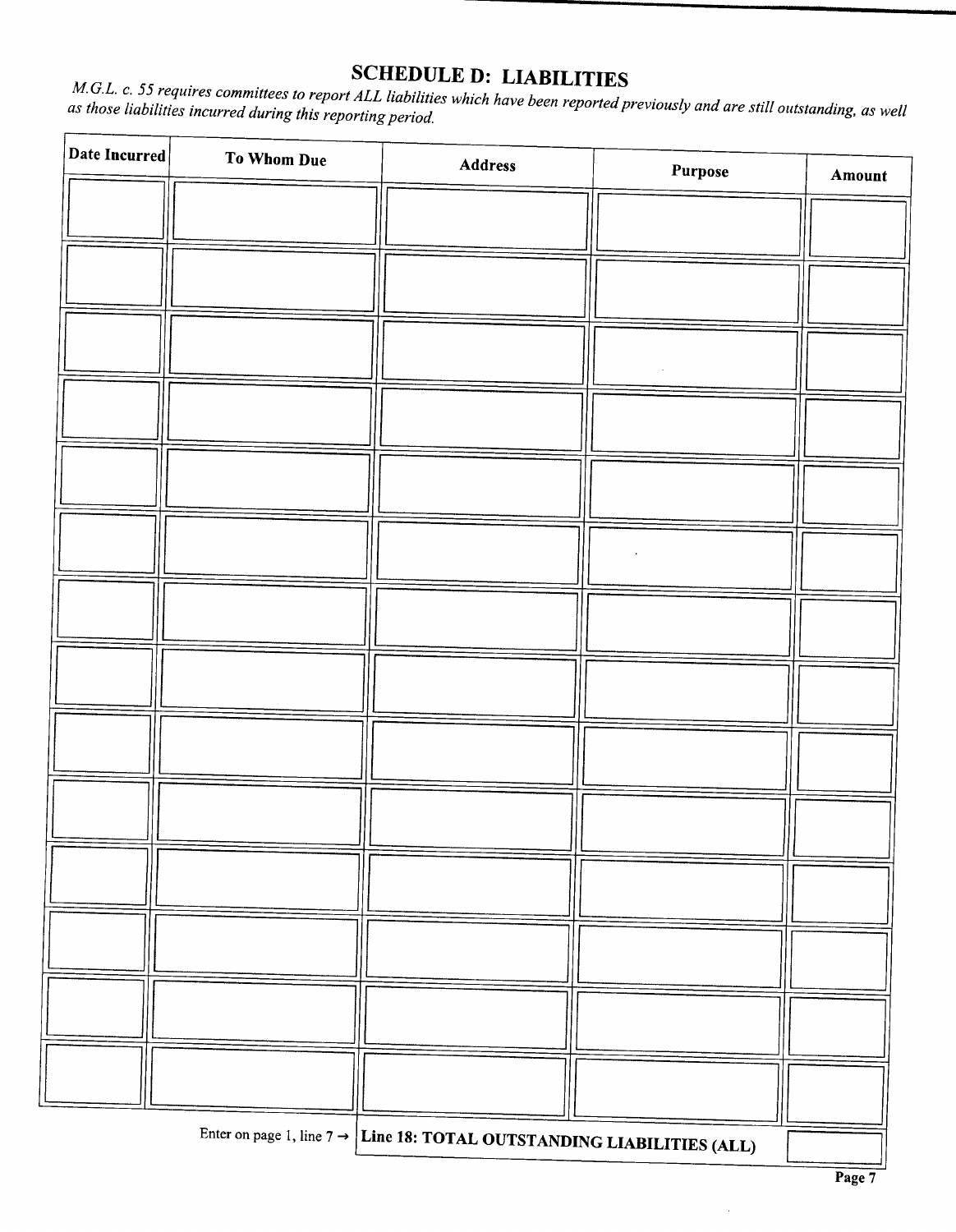$\label{eq:2.1} \frac{1}{\sqrt{2}}\int_{\mathbb{R}^3} \frac{1}{\sqrt{2}}\left(\frac{1}{\sqrt{2}}\right)^2\left(\frac{1}{\sqrt{2}}\right)^2\left(\frac{1}{\sqrt{2}}\right)^2\left(\frac{1}{\sqrt{2}}\right)^2.$ 

 $\label{eq:2} \frac{1}{\sqrt{2}}\left(\frac{1}{\sqrt{2}}\right)^{2} \left(\frac{1}{\sqrt{2}}\right)^{2} \left(\frac{1}{\sqrt{2}}\right)^{2} \left(\frac{1}{\sqrt{2}}\right)^{2} \left(\frac{1}{\sqrt{2}}\right)^{2} \left(\frac{1}{\sqrt{2}}\right)^{2} \left(\frac{1}{\sqrt{2}}\right)^{2} \left(\frac{1}{\sqrt{2}}\right)^{2} \left(\frac{1}{\sqrt{2}}\right)^{2} \left(\frac{1}{\sqrt{2}}\right)^{2} \left(\frac{1}{\sqrt{2}}\right)^{2} \left(\frac{$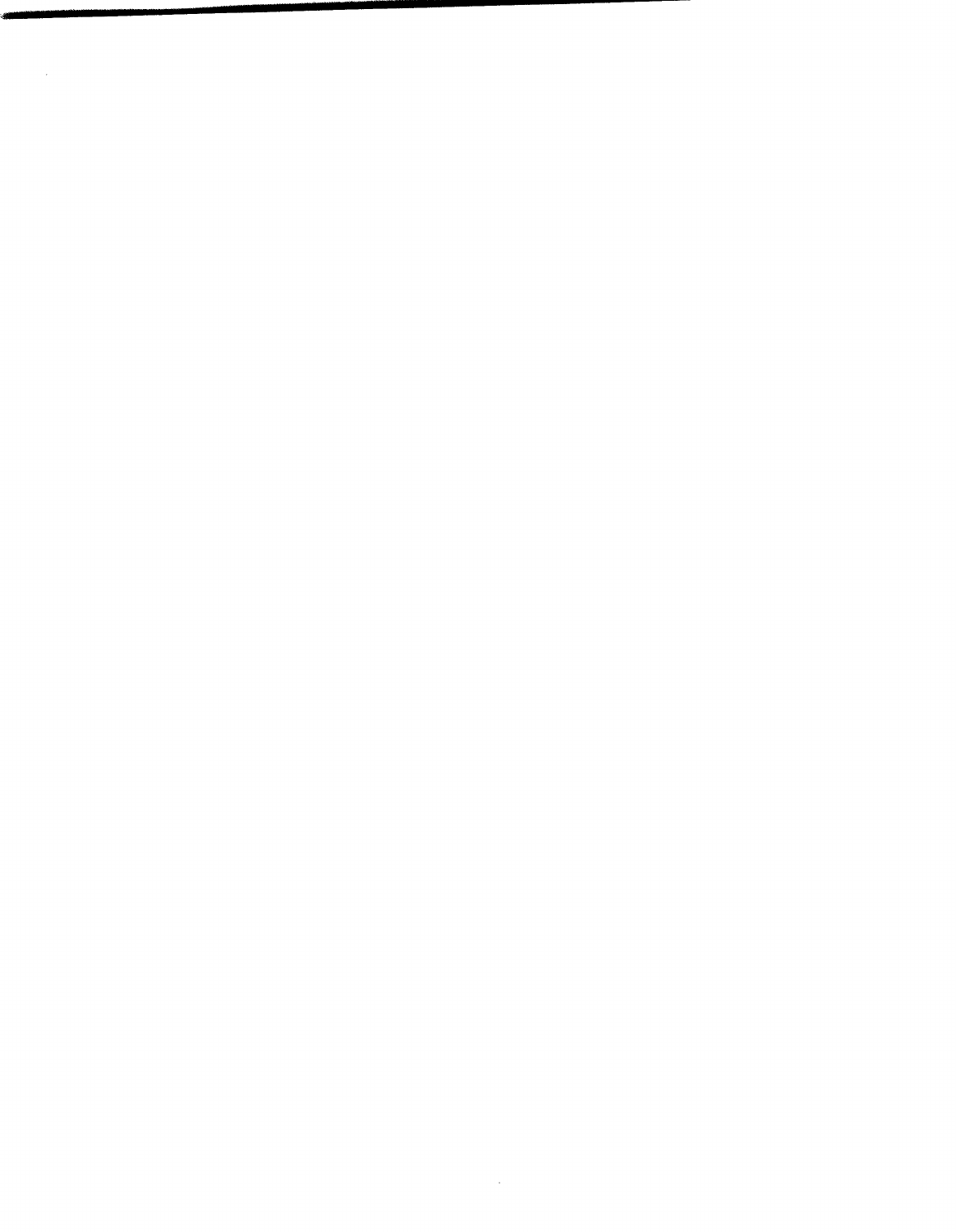

# Form CPF <sup>R</sup> 1: Itemization of Reimbursements Office of Campaign and Political Finance

Office of Campaign and Political Finance One Ashburton Place, Room 411 Boston, MA 02108 617) 979- 8300

Please itemize any reimbursements by detailing the date, payee, address, purpose and amount for each expenditure made by the person being reimbursed. The total amount reimbursed to the individual (which must be by committee check) should be the same as the amount shown on the reimbursement form. The reimbursement form.

|                                      | Date of Reimbursement: <sup>P</sup> | 10/31/2021 |
|--------------------------------------|-------------------------------------|------------|
| Name of Individual Being Reimbursed: | Kat Freeman                         |            |
| Committee Name:                      | Emily Coffin for Ward 1             |            |
| CPF ID Number (if applicable):       |                                     |            |
|                                      | Telephone Number (optional): I      |            |

### ITEMIZE EXPENDITURES IN EXCESS OF \$50

| Date Paid  | Vendor Name                            |                                                          |                                       |        |
|------------|----------------------------------------|----------------------------------------------------------|---------------------------------------|--------|
| 10/17/2021 | Staples                                | <b>Vendor Address</b>                                    | <b>Purpose of Expenditure</b>         | Amount |
|            |                                        | 125 Westgate Center Drive<br>Hadley, MA 01035            | candy, cups, tablecovers and supplies | 122.72 |
|            |                                        |                                                          | for kids' activity for campaign event |        |
|            |                                        |                                                          |                                       |        |
|            |                                        |                                                          |                                       |        |
|            |                                        |                                                          |                                       |        |
|            |                                        |                                                          |                                       |        |
|            |                                        |                                                          |                                       |        |
|            |                                        |                                                          |                                       |        |
|            |                                        |                                                          |                                       |        |
|            |                                        |                                                          |                                       |        |
|            |                                        |                                                          |                                       |        |
|            |                                        |                                                          |                                       |        |
|            |                                        |                                                          |                                       |        |
|            |                                        |                                                          |                                       |        |
|            |                                        |                                                          |                                       |        |
|            |                                        |                                                          |                                       |        |
|            | (Include items listed on Page 2)       | Line 1: Expenditures in excess of \$50 (itemized above): |                                       | 122.72 |
|            |                                        |                                                          |                                       |        |
|            |                                        | Line 2: Expenditures \$50 or under (not itemized):       |                                       |        |
|            |                                        |                                                          |                                       |        |
|            |                                        | Line 3: TOTAL AMOUNT REIMBURSED:                         |                                       | 122.72 |
|            | Signed under the penalties of perjury: |                                                          |                                       |        |
|            |                                        |                                                          |                                       |        |
|            |                                        |                                                          |                                       |        |
|            |                                        |                                                          |                                       |        |
|            | Signature of Candidate / Freasurer     |                                                          | p <sub>1/19/2022</sub><br>Date:       |        |

Please prepare <sup>a</sup> separate report for each reimbursement check issued by the committee.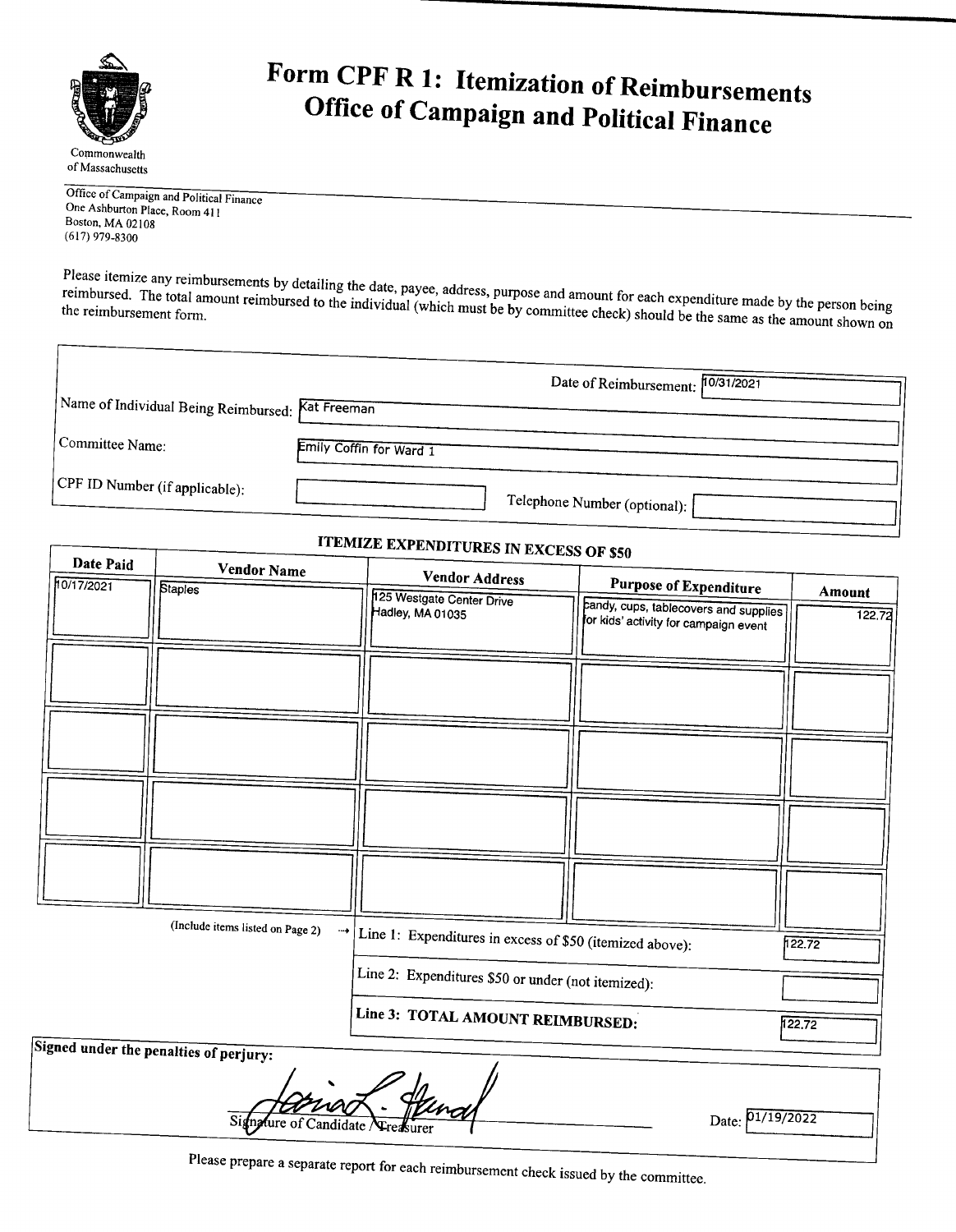$\label{eq:2.1} \mathcal{L}(\mathcal{L}^{\text{max}}_{\mathcal{L}}(\mathcal{L}^{\text{max}}_{\mathcal{L}}))\leq \mathcal{L}(\mathcal{L}^{\text{max}}_{\mathcal{L}}(\mathcal{L}^{\text{max}}_{\mathcal{L}}))$ 

 $\label{eq:2.1} \frac{1}{\sqrt{2}}\int_{\mathbb{R}^3}\frac{1}{\sqrt{2}}\left(\frac{1}{\sqrt{2}}\int_{\mathbb{R}^3}\frac{1}{\sqrt{2}}\left(\frac{1}{\sqrt{2}}\int_{\mathbb{R}^3}\frac{1}{\sqrt{2}}\right)\frac{1}{\sqrt{2}}\right)\frac{1}{\sqrt{2}}\,d\mu.$ 

 $\label{eq:2.1} \Delta_{\rm{max}} = \frac{1}{2} \sum_{i=1}^{N} \frac{1}{2} \sum_{i=1}^{N} \frac{1}{2} \sum_{i=1}^{N} \frac{1}{2} \sum_{i=1}^{N} \frac{1}{2} \sum_{i=1}^{N} \frac{1}{2} \sum_{i=1}^{N} \frac{1}{2} \sum_{i=1}^{N} \frac{1}{2} \sum_{i=1}^{N} \frac{1}{2} \sum_{i=1}^{N} \frac{1}{2} \sum_{i=1}^{N} \frac{1}{2} \sum_{i=1}^{N} \frac{1}{2} \sum_{i=1}^{$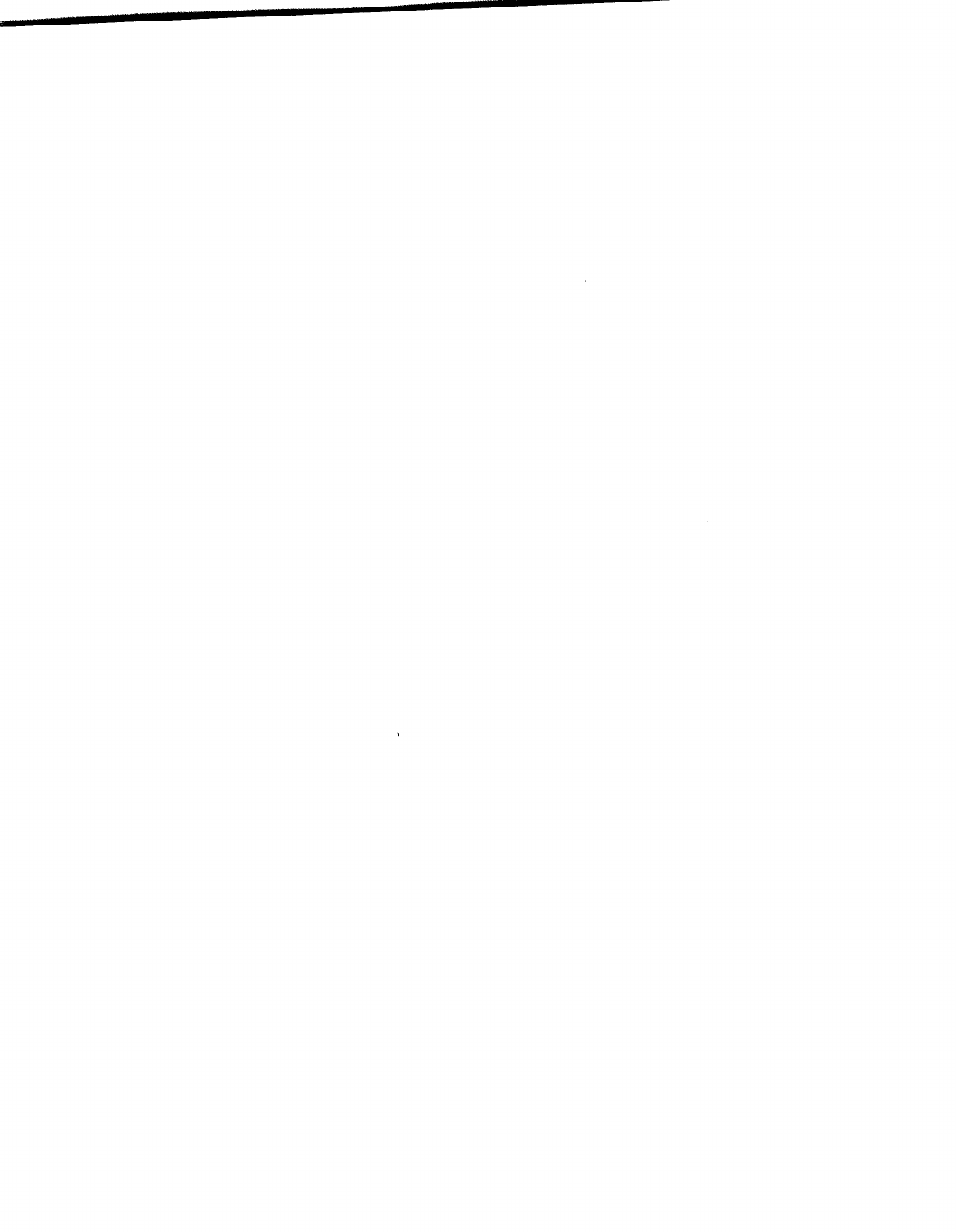

# Form CPF R 1: Itemization of Reimbursements Office of Campaign and Political Finance

|                                  | <u> Estados de la contrada de la contrada de la contrada de la contrada de la contrada de la contrada de la contrada de la contrada de la contrada de la contrada de la contrada de la contrada de la contrada de la contrada de</u>                                                                                                                                                                                                                                                  |  |  |  |
|----------------------------------|---------------------------------------------------------------------------------------------------------------------------------------------------------------------------------------------------------------------------------------------------------------------------------------------------------------------------------------------------------------------------------------------------------------------------------------------------------------------------------------|--|--|--|
| Contractor                       | Form CPF R 1: Itemization of Reimbursements<br>Office of Campaign and Political Finance                                                                                                                                                                                                                                                                                                                                                                                               |  |  |  |
| Commonwealth<br>of Massachusetts |                                                                                                                                                                                                                                                                                                                                                                                                                                                                                       |  |  |  |
|                                  | Office of Campaign and Political Finance<br>One Ashburton Place, Room 411<br>Boston, MA 02108<br>(617) 979-8300<br>$\begin{picture}(150,10) \put(0,0){\vector(1,0){100}} \put(15,0){\vector(1,0){100}} \put(15,0){\vector(1,0){100}} \put(15,0){\vector(1,0){100}} \put(15,0){\vector(1,0){100}} \put(15,0){\vector(1,0){100}} \put(15,0){\vector(1,0){100}} \put(15,0){\vector(1,0){100}} \put(15,0){\vector(1,0){100}} \put(15,0){\vector(1,0){100}} \put(15,0){\vector(1,0){100}}$ |  |  |  |
|                                  | Please itemize any reimbursements by detailing the date, payee, address, purpose and amount for each expenditure made by the person being<br>reimbursed. The total amount reimbursed to the individual (which must be by committe                                                                                                                                                                                                                                                     |  |  |  |
|                                  | $Date of Reimbursement: \boxed{10/31/2021}$<br>Name of Individual Being Reimbursed: Farkin Christie                                                                                                                                                                                                                                                                                                                                                                                   |  |  |  |
| Committee Name:                  | Emily Coffin for Ward 1                                                                                                                                                                                                                                                                                                                                                                                                                                                               |  |  |  |
| $CPF$ ID Number (if applicable): | Telephone Number (optional):<br>ITEMIZE EXPENDITURES IN EXCESS OF \$50                                                                                                                                                                                                                                                                                                                                                                                                                |  |  |  |
|                                  | Date Paid<br>Vendor Name<br>Vendor Address<br>Vendor Address<br>Vendor Address<br>Vendor Address<br>Vendor Address<br>Vendor Address<br>Purpose of Expenditure                                                                                                                                                                                                                                                                                                                        |  |  |  |

## ITEMIZE EXPENDITURES IN EXCESS OF \$50

| Date Paid  | <b>Vendor Name</b>                     | <b>Vendor Address</b>                                    |                                       |        |
|------------|----------------------------------------|----------------------------------------------------------|---------------------------------------|--------|
| 10/24/2021 | Walmart                                | 180 North King Street                                    | <b>Purpose of Expenditure</b>         | Amount |
|            |                                        | Northampton, MA 01060                                    | candy, cups, tablecovers and supplies |        |
|            |                                        |                                                          | for kids' activity for campaign event | 61.23  |
|            |                                        |                                                          |                                       |        |
|            |                                        |                                                          |                                       |        |
|            |                                        |                                                          |                                       |        |
|            |                                        |                                                          |                                       |        |
|            |                                        |                                                          |                                       |        |
|            |                                        |                                                          |                                       |        |
|            |                                        |                                                          |                                       |        |
|            |                                        |                                                          |                                       |        |
|            |                                        |                                                          |                                       |        |
|            |                                        |                                                          |                                       |        |
|            |                                        |                                                          |                                       |        |
|            |                                        |                                                          |                                       |        |
|            |                                        |                                                          |                                       |        |
|            |                                        |                                                          |                                       |        |
|            | (Include items listed on Page 2)<br>⇢  | Line 1: Expenditures in excess of \$50 (itemized above): |                                       | 61.23  |
|            |                                        |                                                          |                                       |        |
|            |                                        | Line 2: Expenditures \$50 or under (not itemized):       |                                       |        |
|            |                                        |                                                          |                                       |        |
|            |                                        | Line 3: TOTAL AMOUNT REIMBURSED:                         |                                       | 61.23  |
|            | Signed under the penalties of perjury: |                                                          |                                       |        |
|            |                                        |                                                          |                                       |        |
|            |                                        |                                                          |                                       |        |
|            |                                        |                                                          |                                       |        |
|            | Signafure of Candidate / Treasurer     |                                                          | Date: 01/19/2022                      |        |

Please prepare a separate report for each reimbursement check issued by the committee